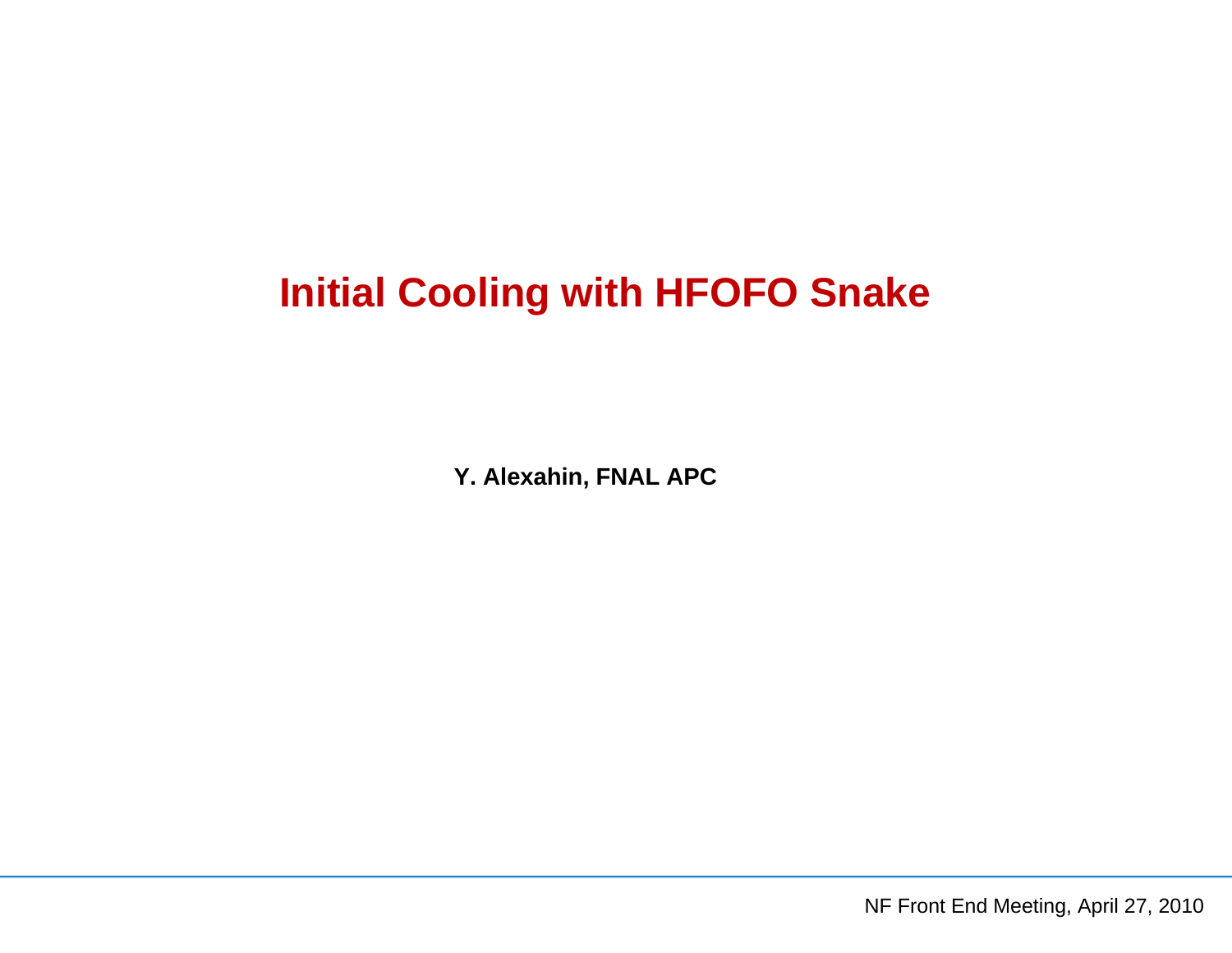# **Motivation for Using HFOFO in a NF Front End:**



Distribution in muon momentum (MeV/c)

- Capture higher momentum muons
- ◆ Retain muons already in the range 150-300 MeV/c
- ◆ Reduce r.m.s. momentum spread

If successful it will:

- $\blacklozenge$  Increase muon beam intensity
- ◆ Alleviate requirements on the muon accelerator momentum acceptance
- $\bullet$  Increase the optimum p-driver energy simplifying problems with p-beam focusing





w/o longitudinal damping with longitudinal damping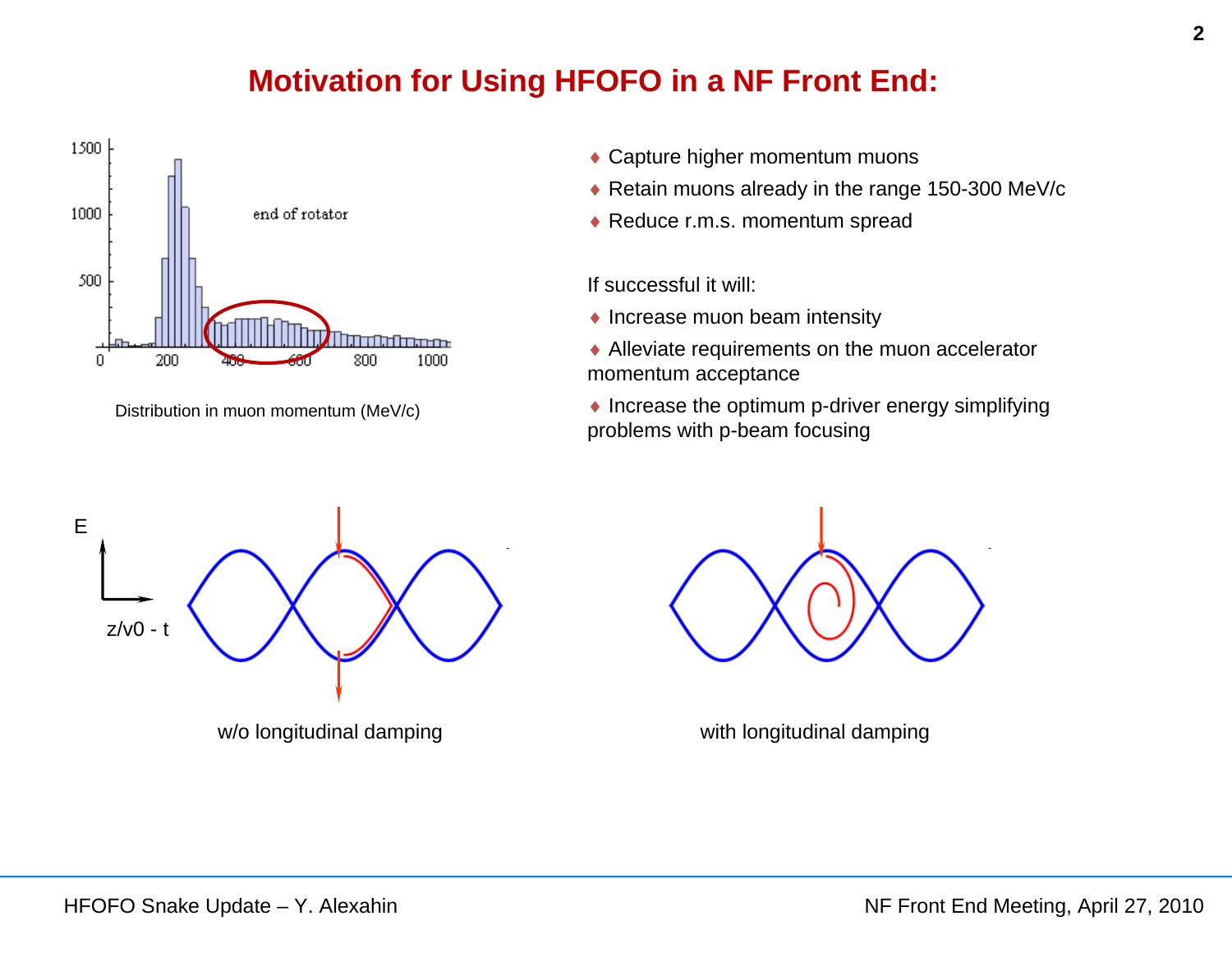#### **G4BL model for Front End and Cooler (courtesy of Cary Y.)**

| <b>CapSol</b>                                                                                                             | <b>Drift</b> | <b>Buncher</b> | <b>Rotator</b>  |    | Match. + Cooler |  |  |
|---------------------------------------------------------------------------------------------------------------------------|--------------|----------------|-----------------|----|-----------------|--|--|
| 12.9 <sub>m</sub>                                                                                                         | 43.5 m       | 31.5 m         | 36 <sub>m</sub> | 3m | 90 <sub>m</sub> |  |  |
| <b>Buncher</b> starts with 366.9 MHz (window radius?)<br><b>Rotator:</b> 202.1 MHz 15 MV/m $\Rightarrow$ <e>= 10 MV/m</e> |              |                |                 |    |                 |  |  |

**Cooler**: 201.25 MHz 16 MV/m ⇒ <E>= 10.67 MV/m, φ=25.8° (the transit factor a bit larger due to splitting cavities it two)



|                   | $\mu +$ (total) |       | $\mu$ -(total) $\mu$ + (150 <p<300)< th=""></p<300)<> |
|-------------------|-----------------|-------|-------------------------------------------------------|
| End Rotator 12388 |                 | 12382 | 5821 (47%)                                            |
|                   |                 |       | End Cooler 6890 (56%) 7230 (59%) 4139 (71%)           |

**The RF separatrix area reduction may be a major problem: requires a 6-fold increase in <E> to completely compensate for!**

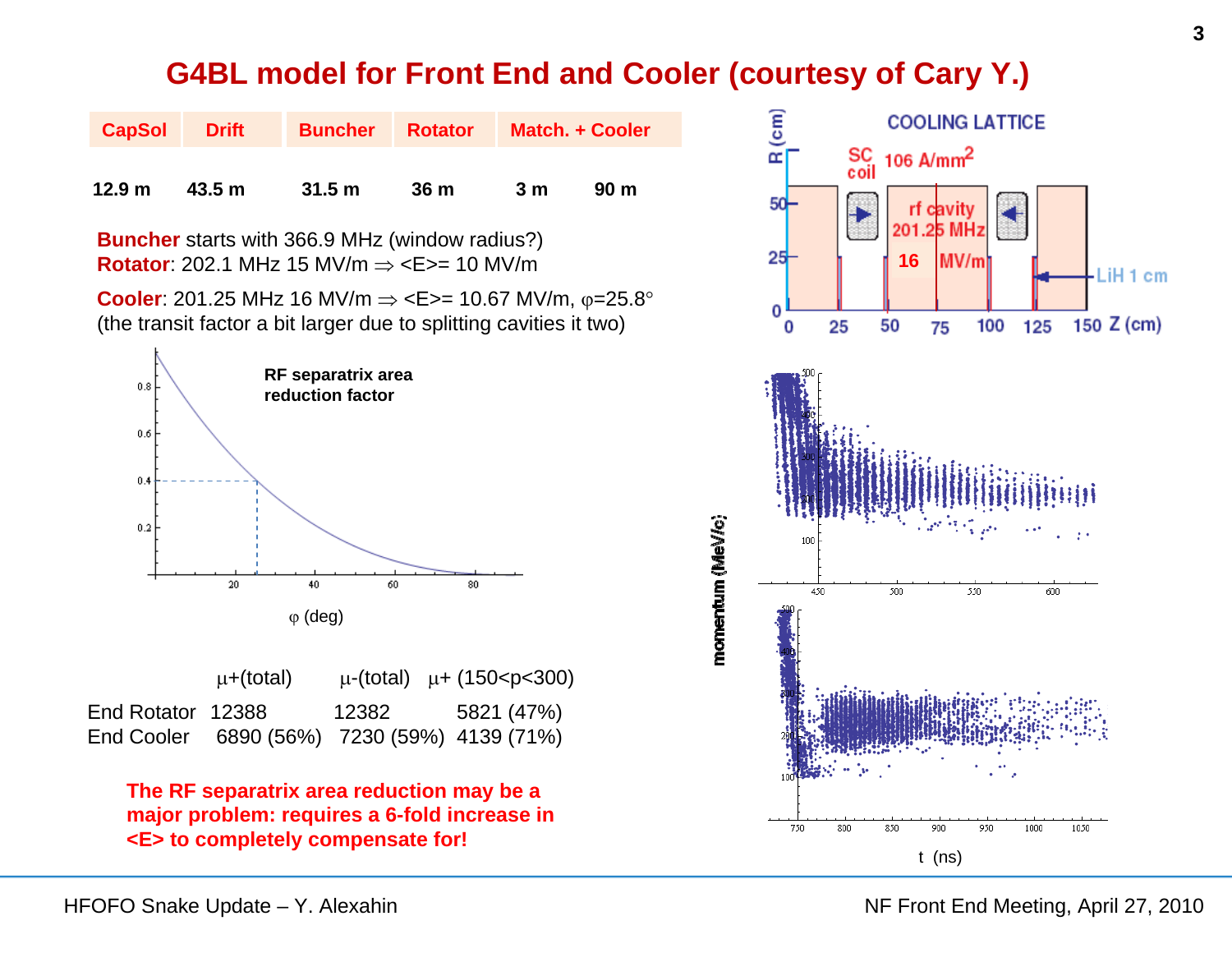# **Helical FOFO Snake**



Periodic orbit for p0=200MeV/c

**Solenoids:** L=24cm, Rin=60cm, Rout=92cm, pitch 7mrad, B<sub>z</sub>max=2.16T (p0=200MeV/c) **RF:** 200 MHz pillbox 2x36cm, Emax=16MV/m, <E>=11.3 MV/m**Absorbers:** 15cm **LH2** planar



Momentum compaction factor:

$$
\alpha_p \approx 0.1 < \frac{1}{\gamma_0^2} \approx 0.22
$$

reduces the slippage factor almost by half

| mode                       |                                     | Ш    |
|----------------------------|-------------------------------------|------|
| tune                       | 1.24+0.009i 1.29+0.009i 0.18+0.004i |      |
| $\varepsilon$ eq (cm) 0.39 | 0.38                                | 0.47 |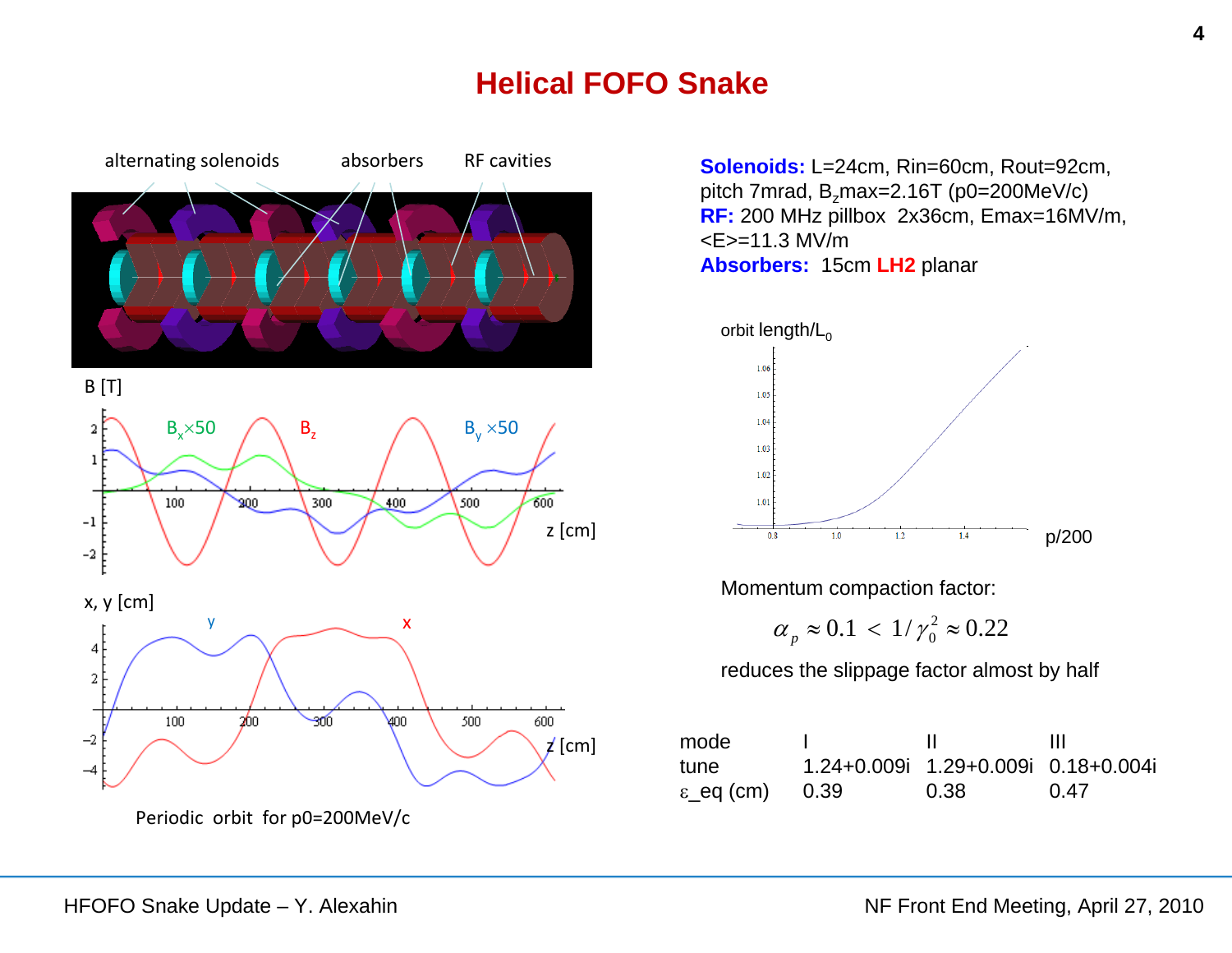#### **G4BL Simulation of HFOFO snake**

First 2 periods (12.24m): linear rise of solenoid tilt, absorber length and RF phase angle, next 18 periods no tapering



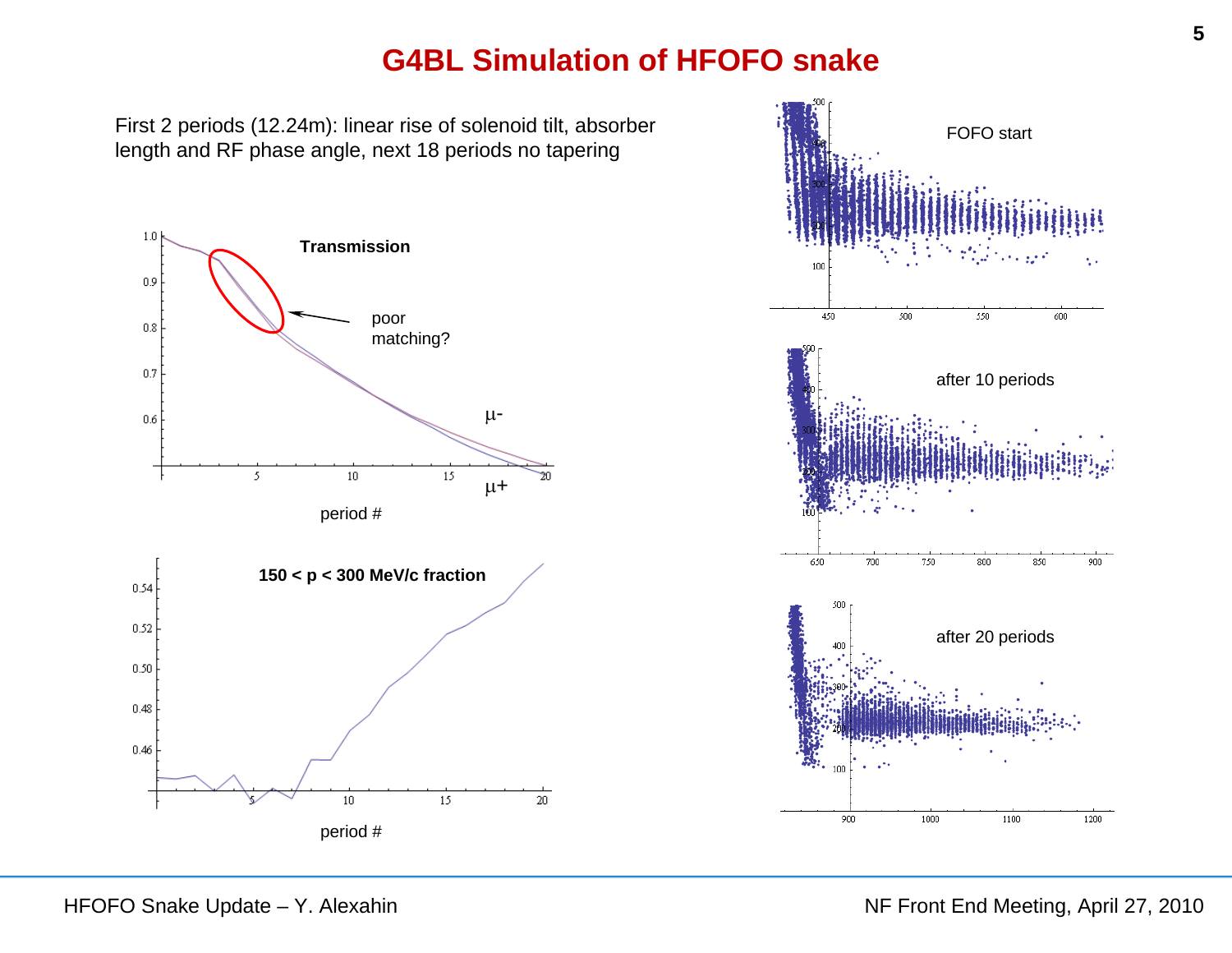# **Distribution in**  $\mu$ **+ Momentum (MeV/c)**



1000

1000

1000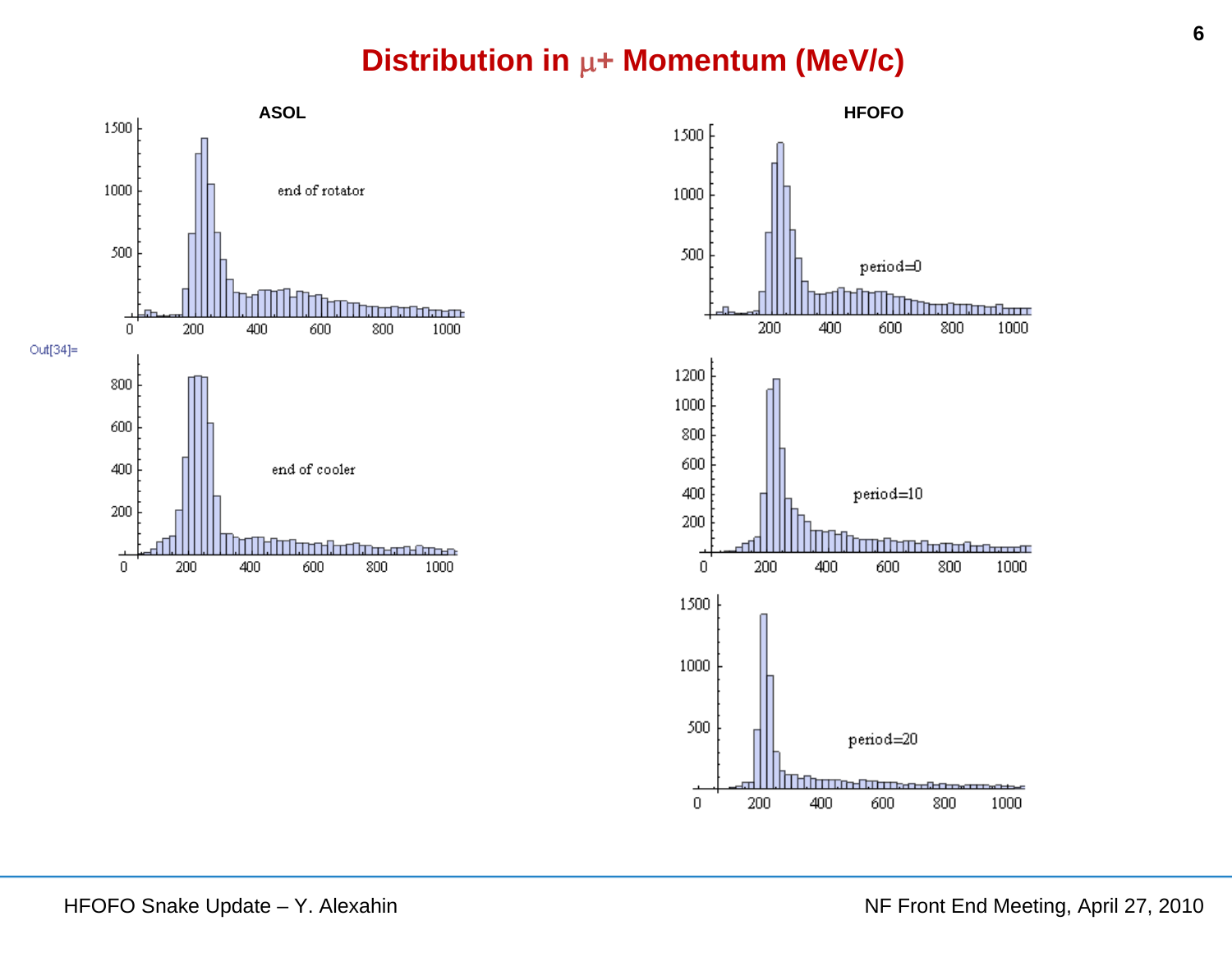# **Transverse Phase Space Distribution for 150<p<300 MeV/c**